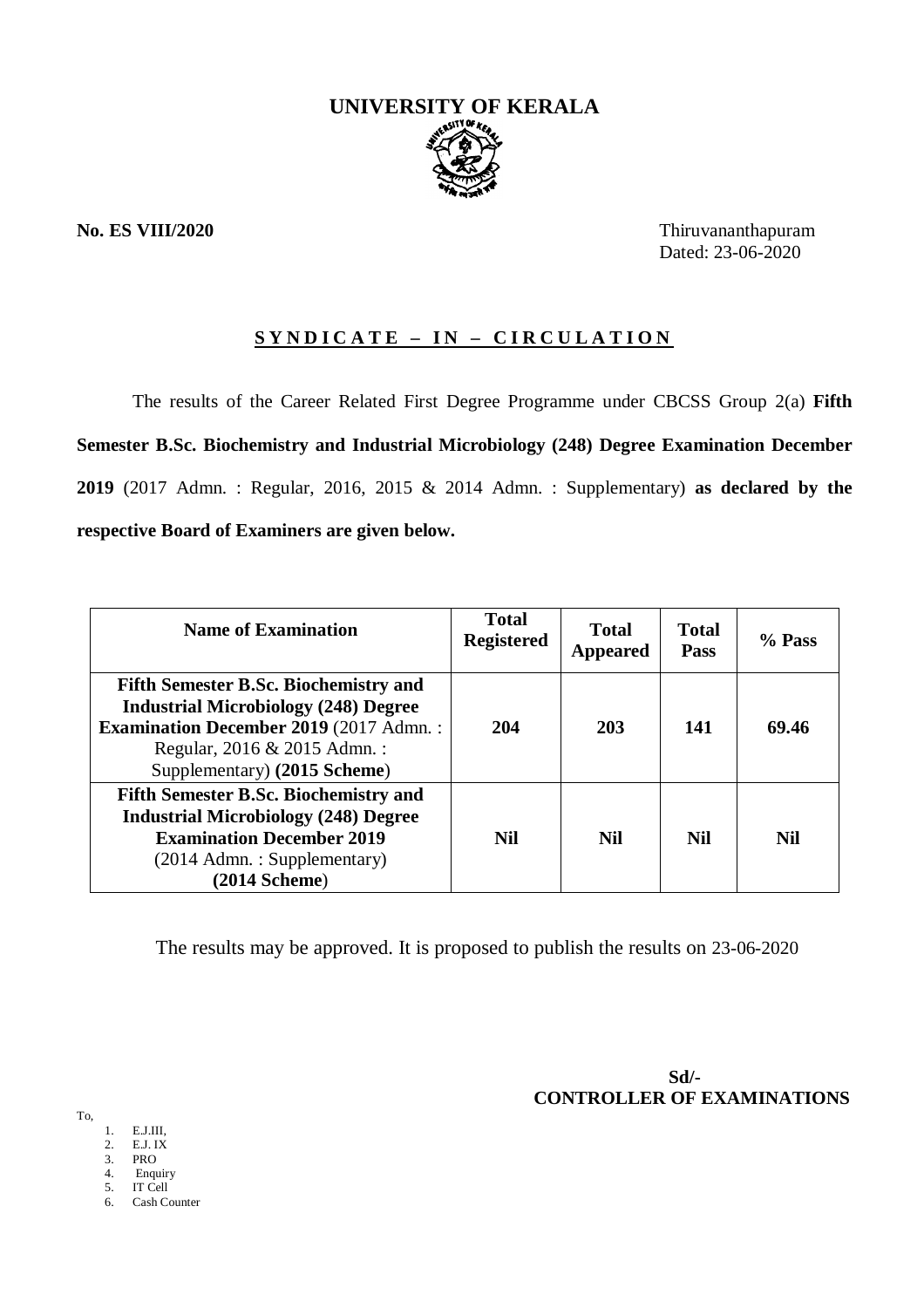

# **UNIVERSITY OF KERALA NOTIFICATION**

- 1. The following is the provisional list of Register Numbers of the successful candidates at the Career Related First Degree Programme Under CBCSS Group 2(a) **Fifth Semester B.Sc. Biochemistry and Industrial Microbiology (248) Degree Examination December 2019** (2017 Admn.: Regular, 2016, 2015  $&$  2014 Admn.: Supplementary) as declared by the Board of Examiners.
- 2. For 2014 Admission, for the successful completion of a semester a student has to score a minimum SCPA of 4.00(E Grade). A minimum of 40% of marks (E Grade) is required for passing a course with a separate minimum of 40% (E Grade) for Continuous Evaluation and End Semester Evaluation.
- 3. From 2015 Admission onwards, a student has to score a minimum 35% marks each for ESE & CE for a course pass. However, 40% in aggregate (CE+ESE) is required for a semester pass.
- 4. The last date for revaluation and scrutiny is **06.07.2020**. Candidates should make use of draft mark list available in the university website for applying for revaluation. Application for revaluation and scrutiny should be submitted through **ONLINE** only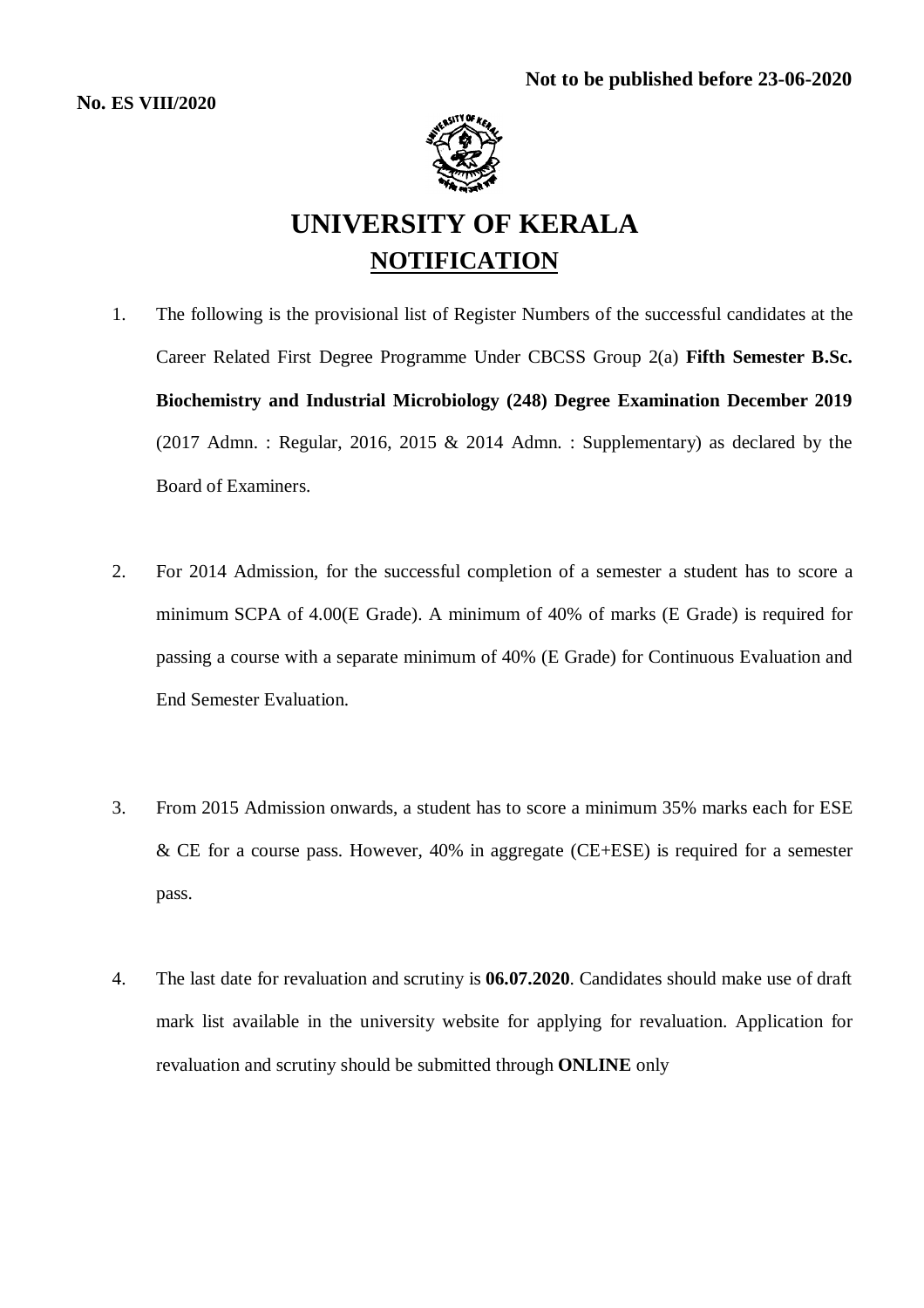#### **2014 Scheme**

| $\parallel$ IM 1541 | Metabolism-I                         |
|---------------------|--------------------------------------|
| $\parallel$ IM 1542 | Metabolism-II                        |
| IM 1543             | Qualitative Analysis Of Biomolecules |
|                     | <b>Open Courses</b>                  |
| $\parallel$ IM 1571 | <b>Fermentation Technology</b>       |
| <b>IM</b> 1572      | Microbiology Practicals              |

# **2015 Scheme**

| IM 1541 | Metabolism-I                          |
|---------|---------------------------------------|
| IM 1542 | Metabolism-II                         |
| IM 1543 | Quantitative Analysis Of Biomolecules |
|         | <b>Open Courses</b>                   |
| IM 1571 | <b>Fermentation Technology</b>        |
| IM 1572 | <b>Microbiology Practicals</b>        |

 **Sd/- CONTROLLER OF EXAMINATIONS**

University Buildings, Thiruvananthapuram Dated: 23.06.2020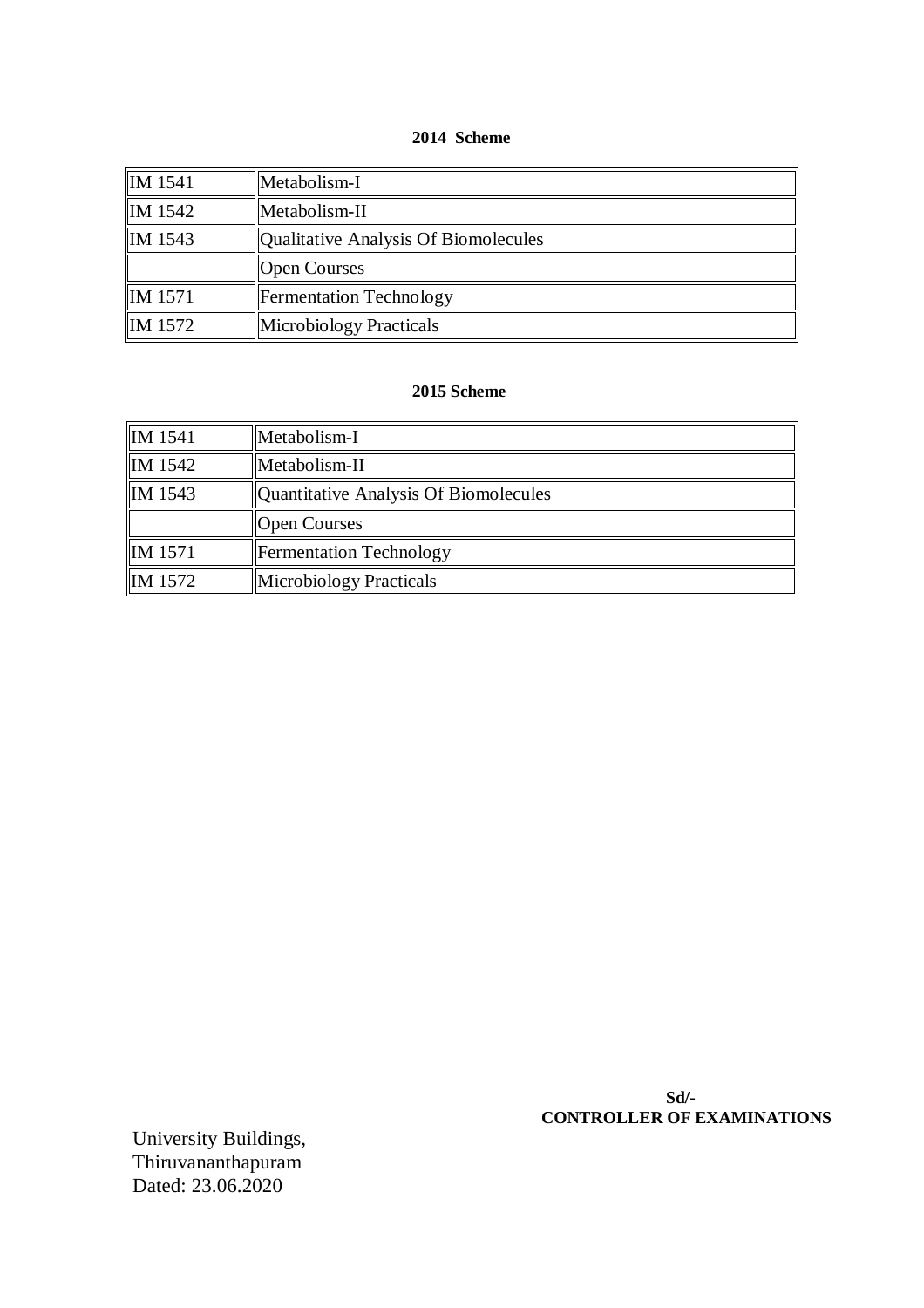# **RESULT OF FIFTH SEMESTER B.SC. BIOCHEMISTRY AND INDUSTRIAL MICROBIOLOGY (248) DEGREE EXAMINATION DECEMBER 2019**

(2017 Admn. : Regular, 2016, 2015 & 2014 Admn. : Supplementary)

**College Code : 107**

#### **Govt. College For Women, Vazhuthacadu, Thiruvananthapuram**

# **B.Sc. - Biochemistry and Industrial Microbiology(248)**

| All Pass (Semester scores given in brackets) |                        |                       |                        |                       |
|----------------------------------------------|------------------------|-----------------------|------------------------|-----------------------|
| 17107001(7.98 B)                             | 002(8.97 A)            | $003(9.33 A+)$        | $004(8.48 \text{ A})$  | 005(8.10 A)           |
| $006(8.52 \text{ A})$                        | $007(8.52 \text{ A})$  | 008(7.76 B)           | $009(9.38 A+)$         | $011(9.16 A+)$        |
| $012(6.72)$ C)                               | 013(7.28 B)            | $014(8.81 \text{ A})$ | $015(9.01 \text{ A+})$ | 016(7.43 B)           |
| 017(7.45 B)                                  | $018(9.22 \text{ A+})$ | $020(8.45 \text{ A})$ | 021(7.34 B)            | $022(8.10 \text{ A})$ |
| 023(8.76)                                    | $024(8.96 \text{ A})$  | $026(8.71 \text{ A})$ | 027(7.63 B)            | $028(9.36 A+)$        |
| 029(8.17 A)                                  | 15107010(6.91 C)       |                       |                        |                       |
|                                              |                        |                       |                        |                       |

Passed in Parts (Subject codes given in brackets) 17107010(23456) 019(23456)

**College Code : 129**

# **Sree Narayana College for Women, , Kollam**

#### **B.Sc. - Biochemistry and Industrial Microbiology(248)**

| All Pass (Semester scores given in brackets)      |             |                       |                        |                        |
|---------------------------------------------------|-------------|-----------------------|------------------------|------------------------|
| 17129001(6.72 C)                                  | 002(6.30 C) | $003(8.63 \text{ A})$ | 004(7.63 B)            | 005(7.91 B)            |
| 006(7.63 B)                                       | 007(7.84 B) | $008(8.74 \text{ A})$ | $009(8.73 \text{ A})$  | 011(8.79 A)            |
| $014(8.85 \text{ A})$                             | 015(8.55 A) | 016(7.55 B)           | $018(9.25 \text{ A+})$ | 019(7.51 B)            |
| $020(9.37 \text{ A+})$                            | 021(8.44 A) | 022(7.15 B)           | $023(8.15 \text{ A})$  | 024(7.48 B)            |
| $025(9.35 \text{ A+})$                            | 026(6.89 C) | 028(8.89 A)           | $030(9.33 A+)$         | $031(9.02 \text{ A+})$ |
| $032(8.90 \text{ A})$                             |             |                       |                        |                        |
| Passed in Parts (Subject codes given in brackets) |             |                       |                        |                        |
| 17129010(13456)                                   | 012(13456)  | 027(3456)             | 029(13456)             |                        |
|                                                   |             |                       |                        |                        |

**College Code : 135**

### **Sree Ayyappa College, Thiruvanvandoor, Pathanamthitta**

#### **B.Sc. - Biochemistry and Industrial Microbiology(248)**

| All Pass (Semester scores given in brackets)      |             |                  |             |             |
|---------------------------------------------------|-------------|------------------|-------------|-------------|
| 17135003(7.84 B)                                  | 004(8.00 A) | 006(6.69 C)      | 007(5.91 D) | 008(7.85 B) |
| 010(6.41 C)                                       | 011(7.65 B) | $012(6.38)$ C)   | 013(7.04 B) | 014(7.53 B) |
| $018(8.31 \text{ A})$                             | 019(7.84 B) | 021(7.31 B)      | 024(6.58 C) | 025(6.90 C) |
| 026(8.03 A)<br>024(6.42 C)                        | 027(6.68 C) | 16135011(6.06 C) | 014(6.16)   | 021(5.83 D) |
| Passed in Parts (Subject codes given in brackets) |             |                  |             |             |
| 17135001(36)                                      | 002(1346)   | 005(13456)       | 009(13456)  | 017(346)    |
| 020(36)                                           | 022(356)    | 023(3456)        | 029(13456)  | 16135001(1) |
| 15135006(1)                                       |             |                  |             |             |